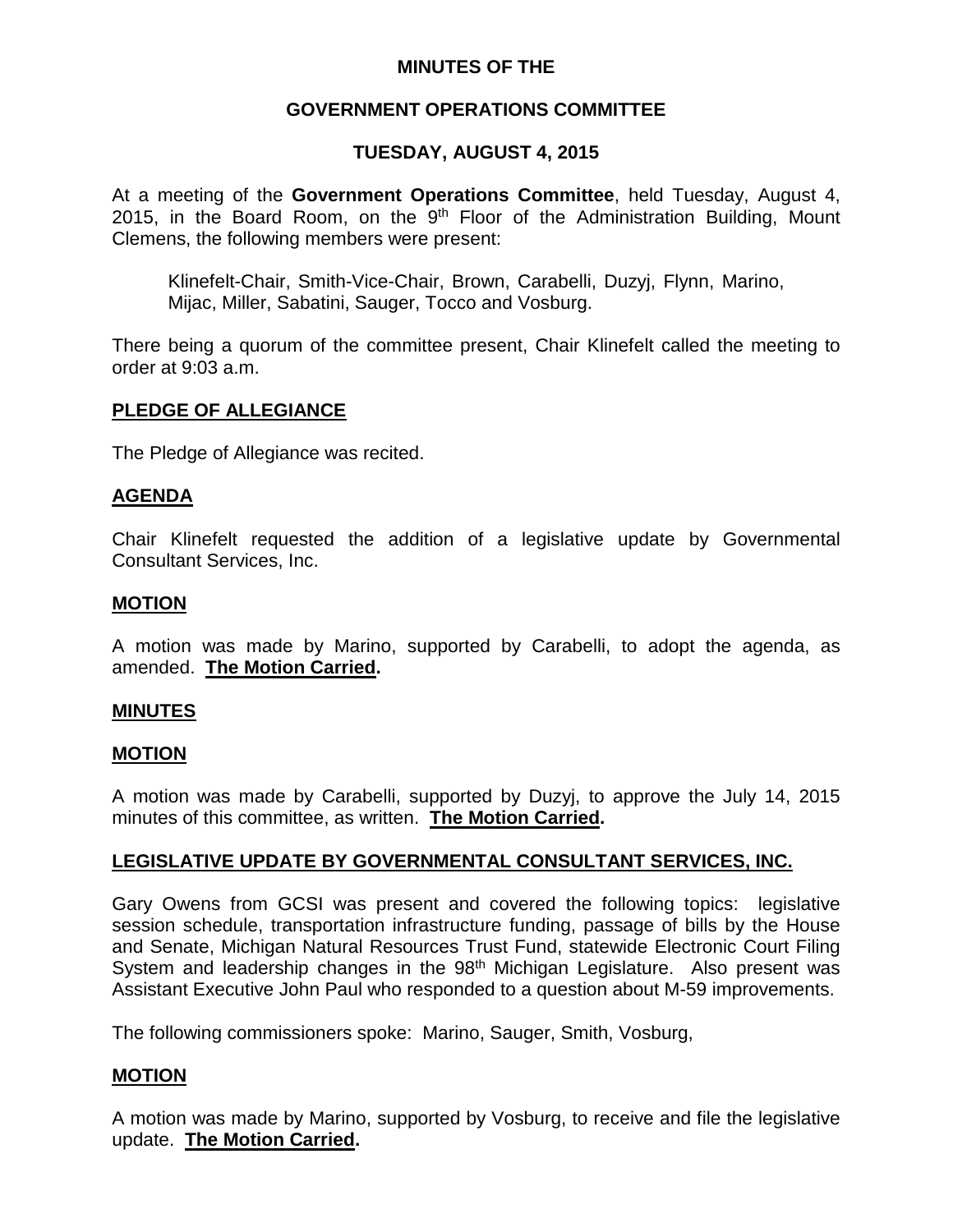# **DEPARTMENT BUDGET REVIEW – CORPORATION COUNSEL**

Corporation Counsel Director John Schapka summarized the budget.

The following commissioners spoke: Smith, Marino, Miller and Duzyj.

# **DEPARTMENT BUDGET REVIEW – OFFICE OF COUNTY EXECUTIVE**

Finance Director Steve Smigiel summarized the budget for the Office of County Executive.

Deputy Executive Mark Deldin and Assistant Executive Pam Lavers were present. Ms. Lavers outlined some of their goals and objectives and responded to questions about their request for an additional Administrative Secretary position and contract services.

The following commissioners spoke: Vosburg, Marino, Smith and Flynn.

# **EXECUTIVE SESSION TO DISCUSS PENDING LITIGATION**

## **MOTION**

A motion was made by Marino, supported by Duzyj, to enter into Executive Session for the purpose of discussing pending litigation.

A roll call vote was taken as follows:

Voting Yes were Brown, Carabelli, Duzyj, Flynn, Klinefelt, Marino, Miller, Sabatini, Sauger, Smith and Vosburg. There were 11 "Yes" votes.

### **The Motion Carried.**

In accordance with the motion, committee entered Executive Session at 10:03 a.m., with it concluding at 10:28 a.m.

# **RECOMMENDATION FROM CORPORATION COUNSEL RE: CASE OF JESSICA VITALE-YANT VS. COUNTY OF MACOMB, ET AL**

### **MOTION**

A motion was made by Vosburg, supported by Duzyj, to forward to the Finance Committee a recommendation to concur in the recommendation of Corporation Counsel concerning the case of Jessica Vitale-Yant vs. County of Macomb, et al. **The Motion Carried.**